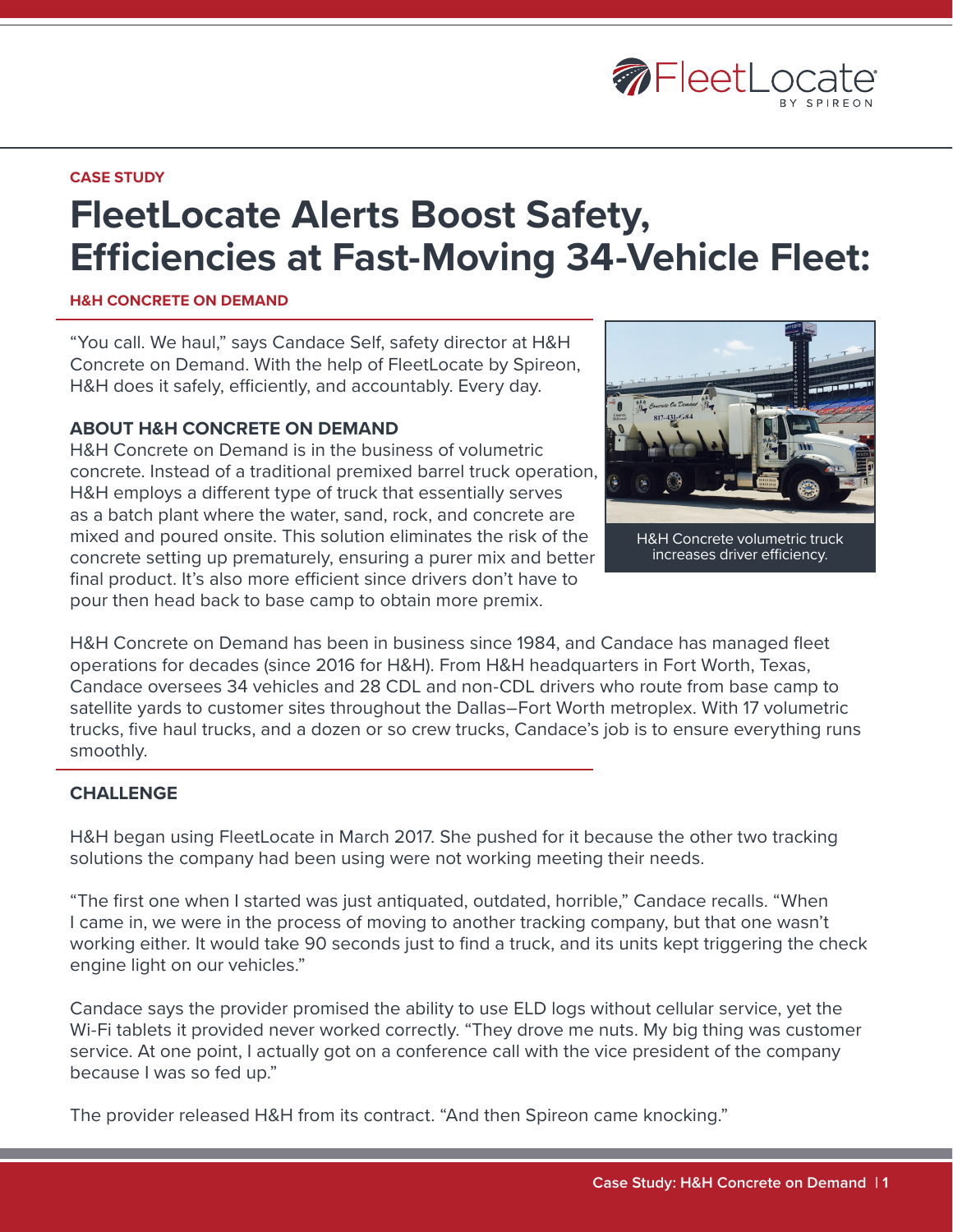

# **RESULTS**

H&H tracks its entire fleet using FleetLocate. FleetLocate allows Candace to easily monitor the whereabouts of hauling trucks, volumetric concrete trucks, and even light-duty pickup trucks. Haul and volumetric trucks are set up to log hours of service (HOS) for mandated electronic logging device (ELD) compliance; work trucks are outfitted for non-ELD fleet management.

# **SAFETY ALERTS**

Of course, there are always some drivers who attempt to push the boundaries with their fleet manager. FleetLocate alerts Candace when drivers are speeding or not wearing seatbelts — her favorite feature.

"I had this one driver who didn't like to wear a seatbelt. I set the alert so that the device continually beeps, then he called in:

"Driver: I can't get this beeping to stop. "Candace: Wear your seatbelt, and it will stop. "Driver: That's it? "Candace: Yes, that's it. "Driver: Well, how do you know I'm not wearing my seatbelt? "Candace: Because it tells me. "Driver: Nah … "Candace: Do you want me to pull up the report?"

Custom alert parameters for driver behavior helps Candace coach her team. She set up FleetLocate to send an alert whenever a driver goes over a certain speed. Now she can call offending drivers out with specific information. Once they realize she knows they're going 72 miles per hour when they claim 60, she observes them gradually decrease their speed. "It's effective, and it works," states Candace.

*"We're not Coca-Cola or FedEx or UPS or JB Hunt. And even though we're a small company, Spireon doesn't treat us like one. With other providers, we kept getting pushed aside, but it's different with Spireon," Candace concludes. "Spireon is top in my book"*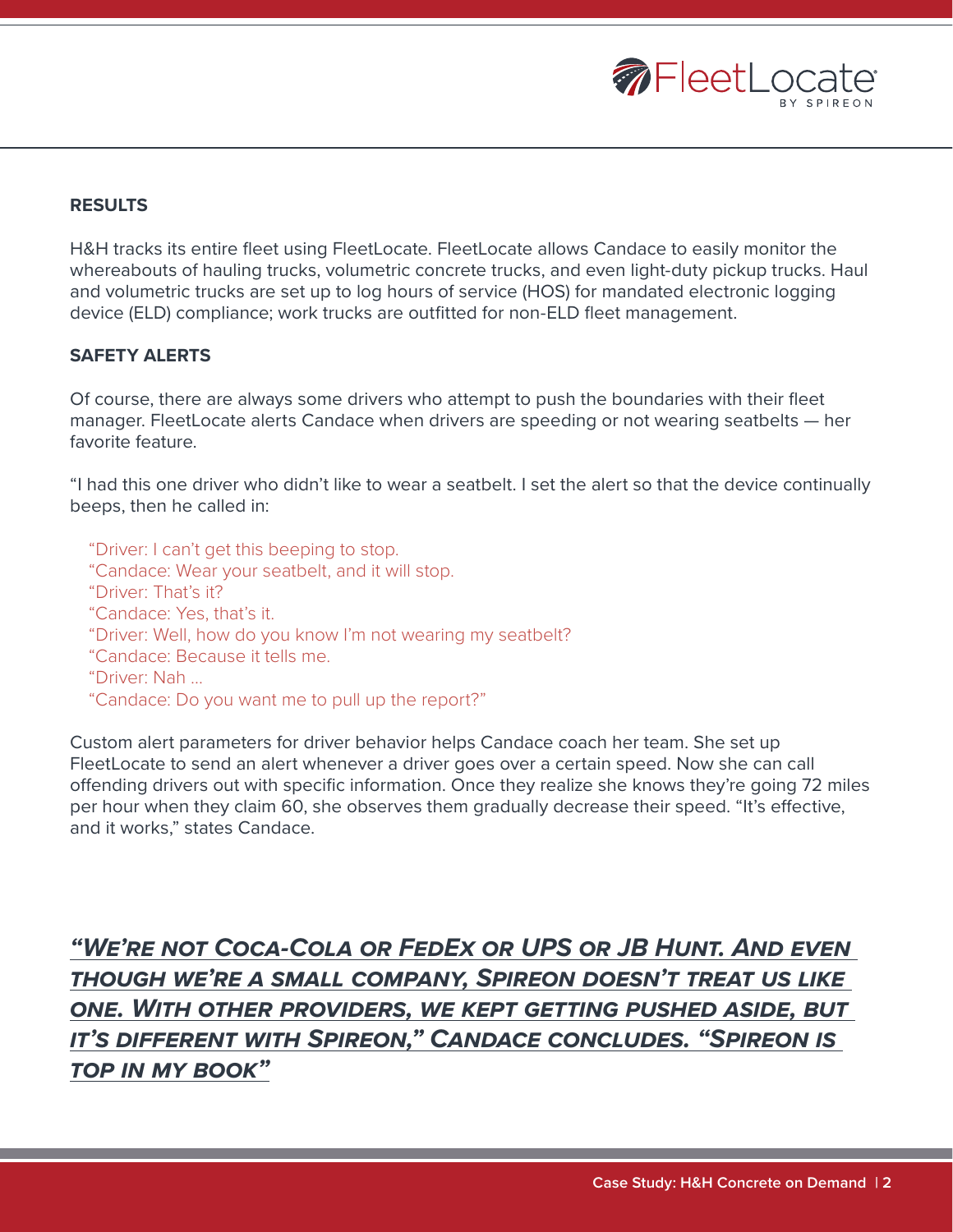

# **REAL-TIME TRACKING**

Beyond safety alerts, it was 15-second tracking that sold H&H on FleetLocate. With real-time tracking, Candace can have her dispatcher get lost drivers back on track with minimal delay. "Before, we were a minute and a half, almost two minutes behind. In a minute and a half, that driver is 2 to 4 miles down the road," Candace says. "Fifteen-second tracking? I can't say enough about it. It's awesome."

"With a barrel mixer, the concrete is always turning and heating up," so time is of the essence, Candace continues. "But we are able to send one driver directly to another location without skipping a beat. We're ready when the customer needs it."



FleetLocate manages driver vehicle inspection reporting (DVIR) as well, allowing Candace to route vehicles to H&H's onsite shop for repairs and maintenance. "I do pretty much anything related to safety — any tech support for the computer system and security system. I also manage the time clock for payroll," Candace continues. "The ELD logs — that's all mine. Any kind of truck registrations, permits, all that stuff; I do it all."

#### **BETTER DRIVER BEHAVIOR**

Most businesses dread rolling out new solutions to their drivers. H&H was no exception. But the ease-of-use of FleetLocate and best-in-class Spireon service made the transition a breeze.

"One of the very first fleet solutions I worked with put this big binder in front of you so you could learn how to do a log edit or find out what something on screen meant. But with Spireon, it's just so user-friendly," Candace says. "Even when I put guys on tablets who have never logged before or it's been years since they've logged, man, they pick up FleetLocate fast and they're pros three or four weeks later"

Driver resistance never came. Now, to Candace's surprise, drivers navigate the product with minimal hand-holding.

"Say the truck is moving, but the driver is not on duty," Candace recalls. "When I check into it, I will see they've logged "going to shop." I didn't think they knew how to do that, but they figured it out. Wow."

The change in behavior is noticeable due in no small part to how transparent Candace is about what the system is tracking. She shows them the tracking data she has access to in FleetLocate — if they've turned a corner too fast or if they have their seatbelt on, for instance. Although some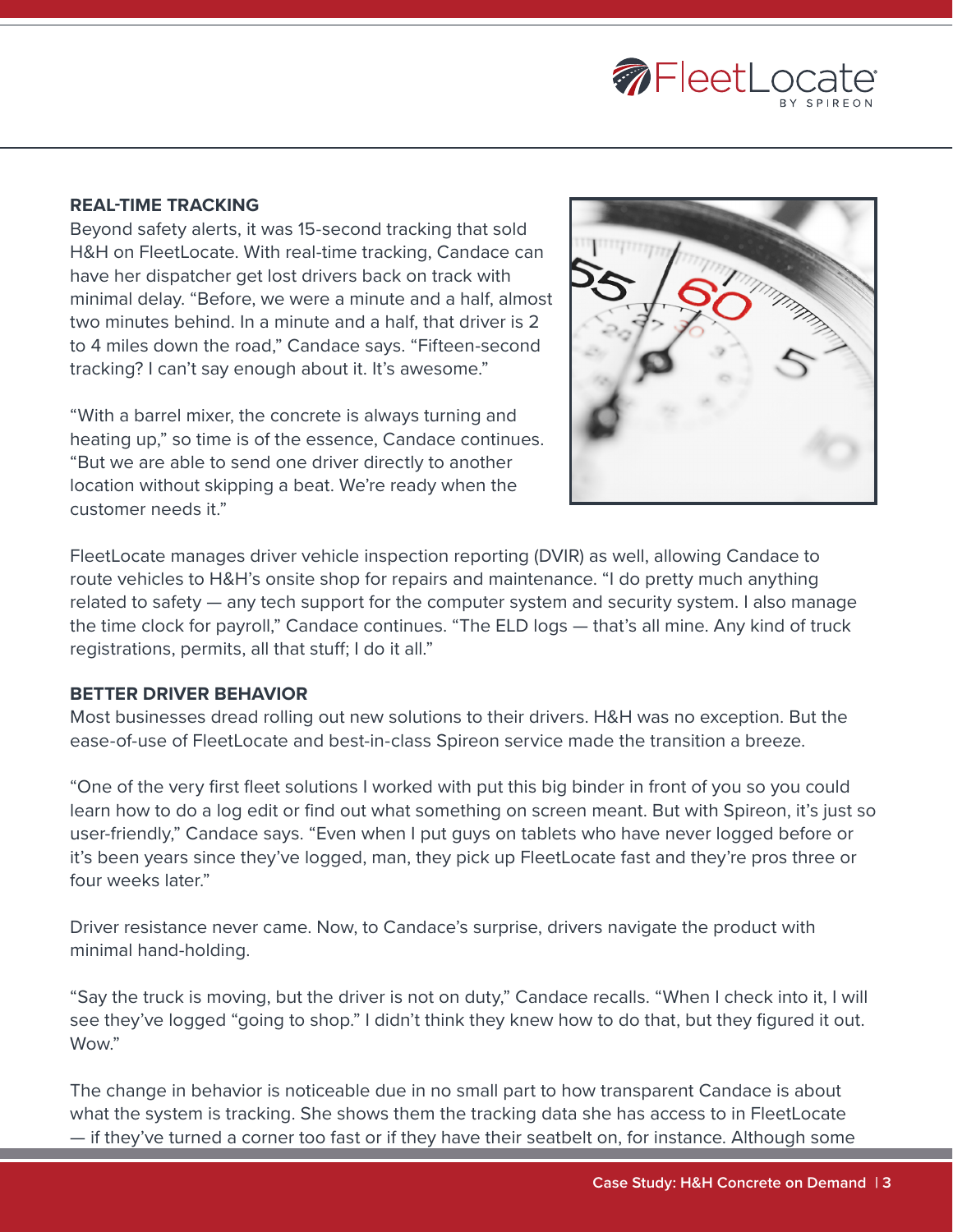

drivers initially viewed the system as intrusive, she assures them the purpose is to keep both the drivers and the company safe. Now they are driving safer, and Candace sees the positive results.

### **SIMPLIFIED COMPLIANCE, EVERYDAY EFFICIENCIES**

A system that is easy-to-use also makes it easier for fleets to comply with federal regulations. Drivers are comfortable asking for feedback on their logs and for confirmation they're in compliance. Candace is thrilled to give them positive feedback. She also has noticed greater engagement and awareness of driver HOS. They better understand now that when they're done, they're done; they cannot work an 18-hour day.

Beyond ELD compliance, H&H finds FleetLocate has helped Candace's team operate more efficiently.

Idling is common in the concrete business since trucks are constantly loading, unloading, or actively pouring. Instead of letting trucks idle as they wait to load or pour, Candace has seen an estimated drop of at least 10 percent in idle time since implementing FleetLocate. Instead of idling, drivers shut off the truck and find something else productive to do while they wait.

Routing drivers based on activity and location are improved, as well. Using FleetLocate, H&H's dispatcher can see if a truck's PTO is engaged (which pours the concrete) and tell whether the driver is done pouring and available to be sent to another job. Then, using real time traffic, Candace can proactively contact a customer when an accident or roadway construction causes driver delay. "If the dispatcher sees it ahead of time, he can reroute the driver to make sure that he gets an on-time delivery," Candace says. "That has helped us greatly and has been one of the main